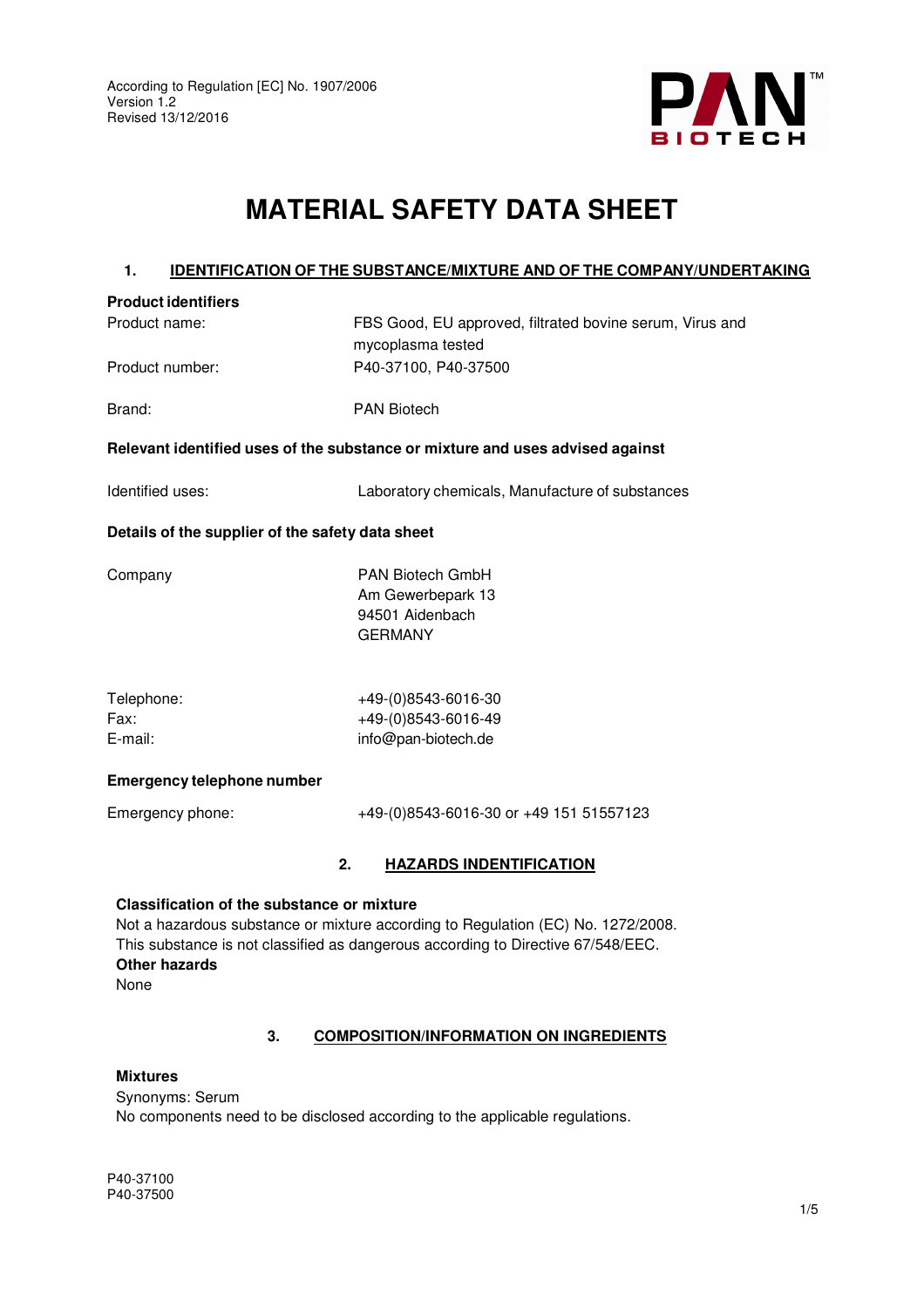

#### **4. FIRST AID MEASURES**

#### **If inhaled**

If breathed in, move person into fresh air. If not breathing, give artificial respiration.

**In case of skin contact**  Wash off with soap and plenty of water. **In case of eye contact**  Flush eyes with water as a precaution. **If swallowed**  Never give anything by mouth to an unconscious person. Rinse mouth with water. **Indication of any immediate medical attention and special treatment needed**  No data available

#### **5. FIREFIGHTING MEASURES**

**Extinguishing media Suitable extinguishing media**  Use water spray, alcohol-resistant foam, dry chemical or carbon dioxide. **Special hazards arising from the substance or mixture**  Carbon oxides **Advice for firefighters**  Wear self contained breathing apparatus for firefighting if necessary.

#### **6. ACCIDENTAL RELEASE MEASURES**

**Personal precautions, protective equipment and emergency procedures**  Avoid breathing vapours, mist or gas. **Environmental precautions**  Do not let product enter drains **Methods and materials for containment and cleaning up**  Keep in suitable, closed containers for disposal.

#### **7. HANDLING AND STORAGE**

#### **Precautions for safe handling**

Normal measures for preventive fire protection.

#### **Conditions for safe storage, including any incompatibilities**

Store in cool place. Keep container tightly closed in a dry and well-ventilated place. Containers which are opened must be carefully resealed and kept upright to prevent leakage.

**Recommended storage temperature: -20 °C**

#### **8. EXPOSURE CONTROLS/PERSONAL PROTECTION**

#### **Control parameters**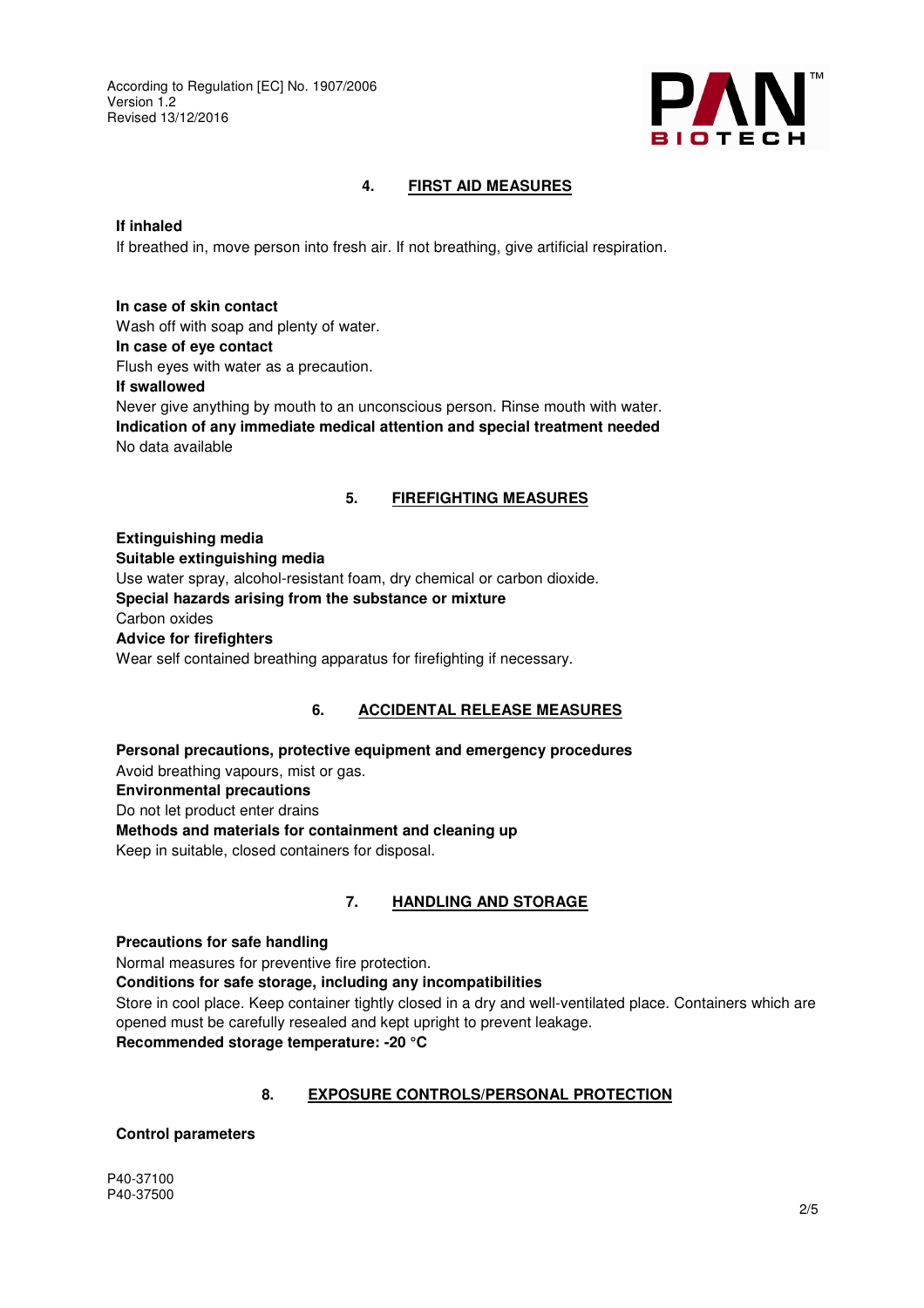

#### **Components with workplace control parameters Exposure controls**

### **Appropriate engineering controls**

General industrial hygiene practice.

## **Personal protective equipment**

#### **Eye/face protection**

Use equipment for eye protection tested and approved under appropriate government standards such as NIOSH (US) or EN 166(EU).

#### **Skin protection**

Handle with gloves. Gloves must be inspected prior to use. Use proper glove removal technique (without touching glove's outer surface) to avoid skin contact with this product. Dispose of contaminated gloves after use in accordance with applicable laws and good laboratory practices. Wash and dry hands. The selected protective gloves have to satisfy the specifications of EU Directive 89/686/EEC and the standard EN 374 derived from it.

#### **Body Protection**

Impervious clothing, The type of protective equipment must be selected according to the concentration and amount of the dangerous substance at the specific workplace.

#### **Respiratory protection**

Respiratory protection not required. For nuisance exposures use type OV/AG (US) or type ABEK (EU EN 14387) respirator cartridges. Use respirators and components tested and approved under appropriate government standards such as NIOSH (US) or CEN (EU).

#### **Control of environmental exposure**

Do not let product enter drains

#### **9. PHYSICAL AND CHEMICAL PROPERTIES**

| Appearance form                              | liquid            |
|----------------------------------------------|-------------------|
| <b>Odour</b>                                 | no data available |
| <b>Odour threshold</b>                       | no data available |
| рH                                           | no data available |
| Melting point/freezing point                 | no data available |
| Initial boiling point and boiling range      | no data available |
| <b>Flash point</b>                           | no data available |
| <b>Evapouration rate</b>                     | no data available |
| Flammability (solid, gas)                    | no data available |
| Upper/lower flammability or explosive limits | no data available |
| Vapour pressure                              | no data available |
| Vapour density                               | no data available |
| <b>Relative density</b>                      | no data available |
| Water solubility                             | no data available |
| Partition coefficient: noctanol/water        | no data available |
| <b>Auto-ignition temperature</b>             | no data available |
| <b>Decomposition temperature</b>             | no data available |
| <b>Viscosity</b>                             | no data available |
| <b>Explosive properties</b>                  | no data available |
| <b>Oxidizing properties</b>                  | no data available |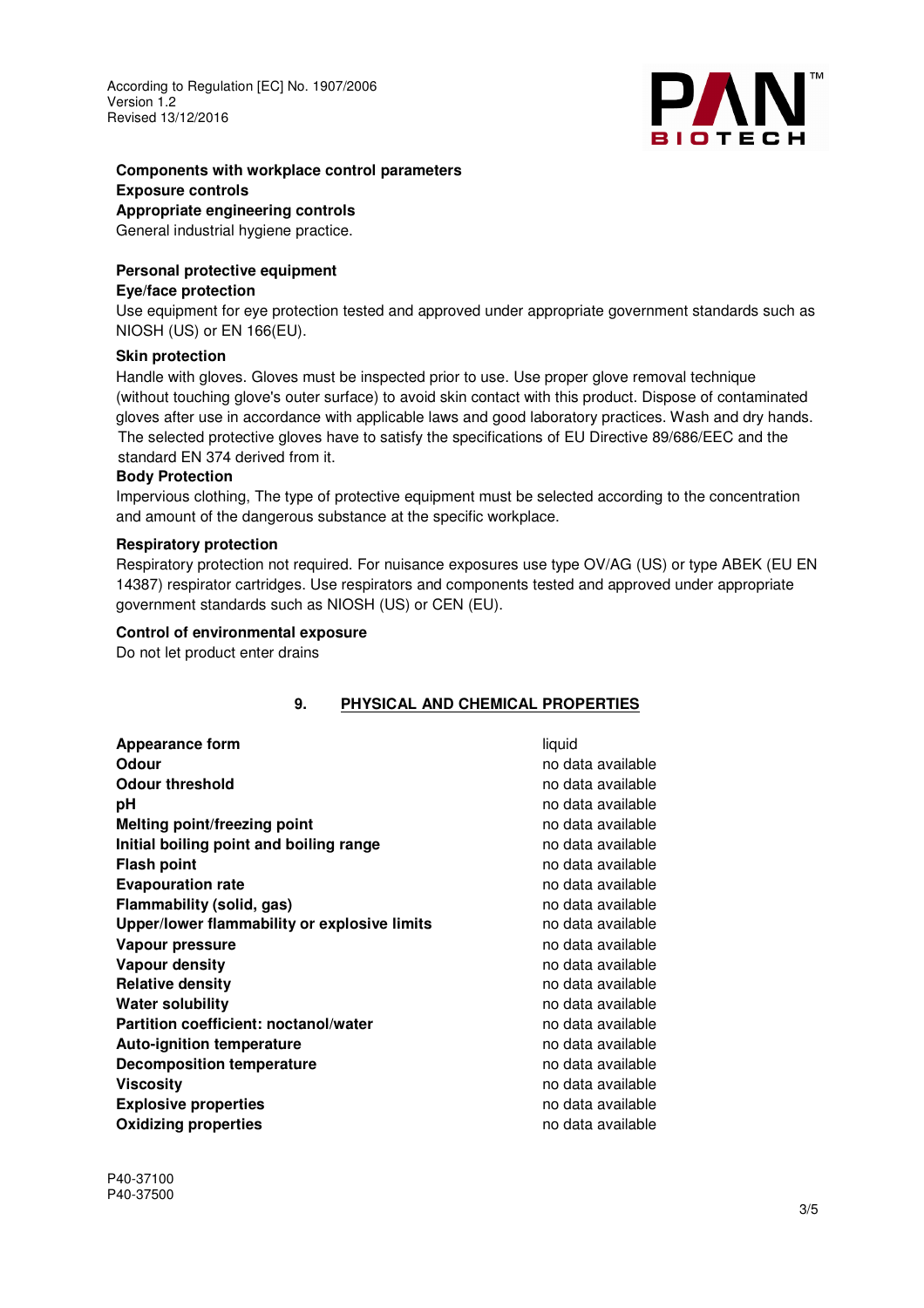

#### **10. STABILITY AND REACTIVITY**

**Reactivity** 

No data available

**Chemical stability** 

Stable under recommended storage conditions

**Possibility of hazardous reactions**  No data available **Conditions to avoid**  No data available **Incompatible materials**  Strong oxidizing agents **Hazardous decomposition products**  Other decomposition products - no data available

#### **11. TOXICOLOGICAL INFORMATION**

| no data available                                                                                       |  |  |  |  |
|---------------------------------------------------------------------------------------------------------|--|--|--|--|
| no data available                                                                                       |  |  |  |  |
| no data available                                                                                       |  |  |  |  |
| no data available                                                                                       |  |  |  |  |
| no data available                                                                                       |  |  |  |  |
|                                                                                                         |  |  |  |  |
|                                                                                                         |  |  |  |  |
| No component of this product present at levels greater than or equal to 0.1% is identified as probable, |  |  |  |  |
|                                                                                                         |  |  |  |  |
| no data available                                                                                       |  |  |  |  |
| no data available                                                                                       |  |  |  |  |
| no data available                                                                                       |  |  |  |  |
| no data available                                                                                       |  |  |  |  |
|                                                                                                         |  |  |  |  |
|                                                                                                         |  |  |  |  |
|                                                                                                         |  |  |  |  |

To the best of our knowledge, the chemical, physical, and toxicological properties have not been thoroughly investigated.

#### **12. ECOLOGICAL INFORMATION**

**Toxicity no data available Persistence and degradability no data available no data available Bioaccumulative potential and available** no data available